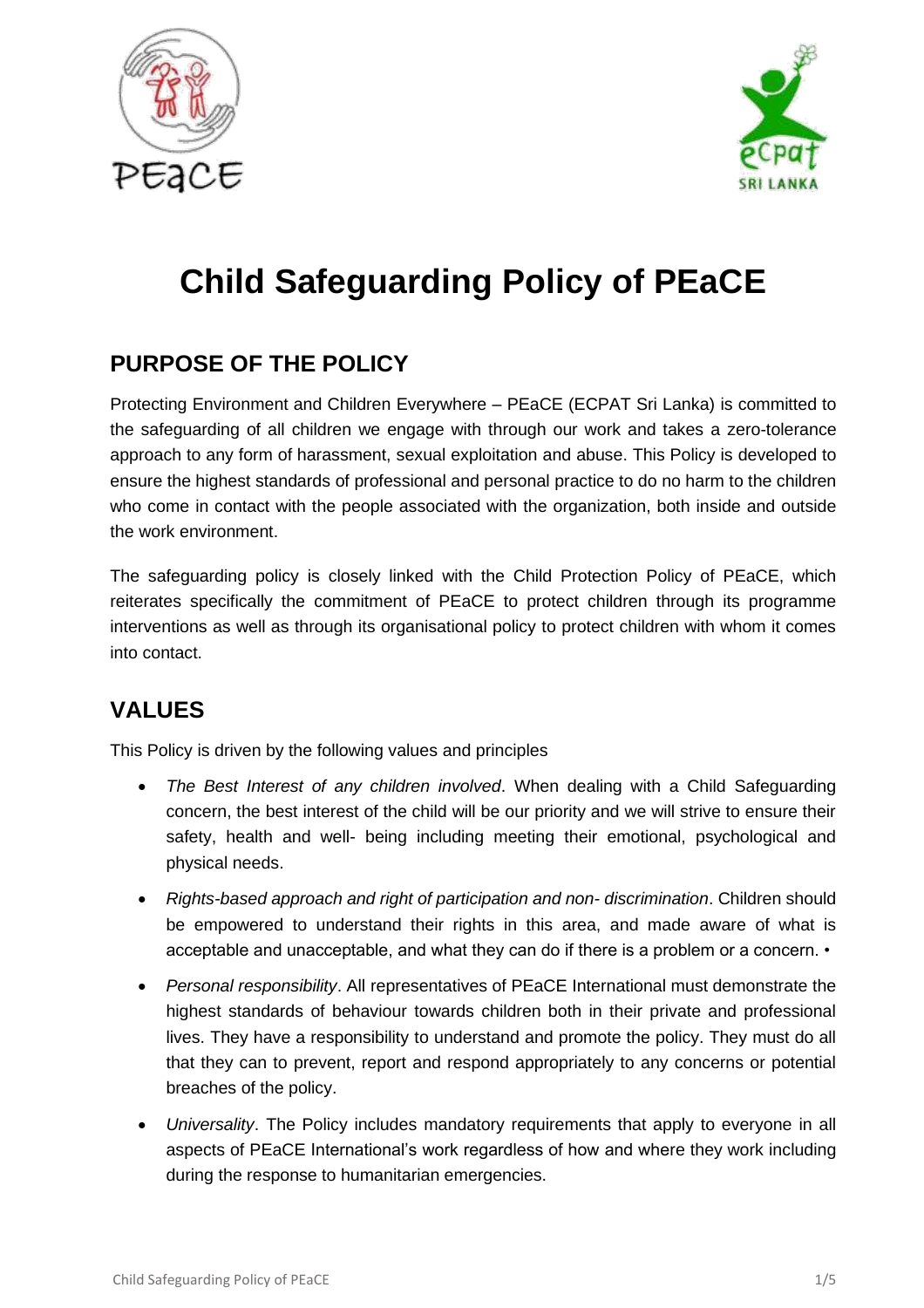- *Standards based approach*. PEaCE has adopted a standards-based approach to Child Safeguarding. Our safeguarding standards and standards of employees' behaviour are often higher than those of the national laws and community custom or tradition. Nevertheless, it is our standards that representatives agree to when they join the PEaCE family and it is to these that they will be held account.
- *Transparency and accountability*. This is essential in order to ensure that poor practice can be addressed, potentially abusive behaviour can be challenged and best practice promoted.
- *Accountability to children and their communities*. Through strengthening our internal systems, standards and practice we will be more accountable to the people we aim to serve.
- *Confidentiality*. All Child Safeguarding concerns/reports/ investigations will be dealt with on a need-to-know basis and all records will be held securely. Likewise, communication will be confidential and secure.
- *Compliance*. The policy will be implemented in adherence with the U.N.C.R.C.1989; The Secretary General's Bulletin on Special Measures for Protection from Sexual Exploitation and Sexual Abuse 2003, the U.K. Charity Commissioners and with due consideration to the local legal frameworks.

# **SCOPE**

This Safeguarding Policy is adopted to ensure that PEaCE employees, Board members, partners, volunteers, interns, consultants – or anyone acting as a representative of PEaCE - will do no harm to children who come in contact with them within or outside their work.

This Policy deals with the engaging stakeholders in the safeguarding of children as defined by the UN Convention on the Rights of the Child (people under 18 years of age).

# **OUR COMMITMENT**

PEaCE takes extensive steps to safeguard children that we are in contact with through our work. As outlined in this policy and procedures, there are clear consequences for breaches. ECPAT International operates in compliance with relevant national legislation. However, our child safeguarding policy and procedures also go above and beyond the law with more rigorous expectations of our people in certain circumstances. ECPAT International respects, and will generally work to strengthen, the culture, traditions and practices of the communities in which it works. However, in instances where cultural practices are harmful to children's rights, we advocate for their elimination. The best interests of the child are always central to our decisions.

PEaCE is fully committed to protect and promote the rights of every child and create an environment in which the safety and security of every child is assured.

PEaCE recognises that it has a moral and legal responsibility to ensure that children are protected from exploitation, abuse, violence and neglect from its employees, Board members, partners,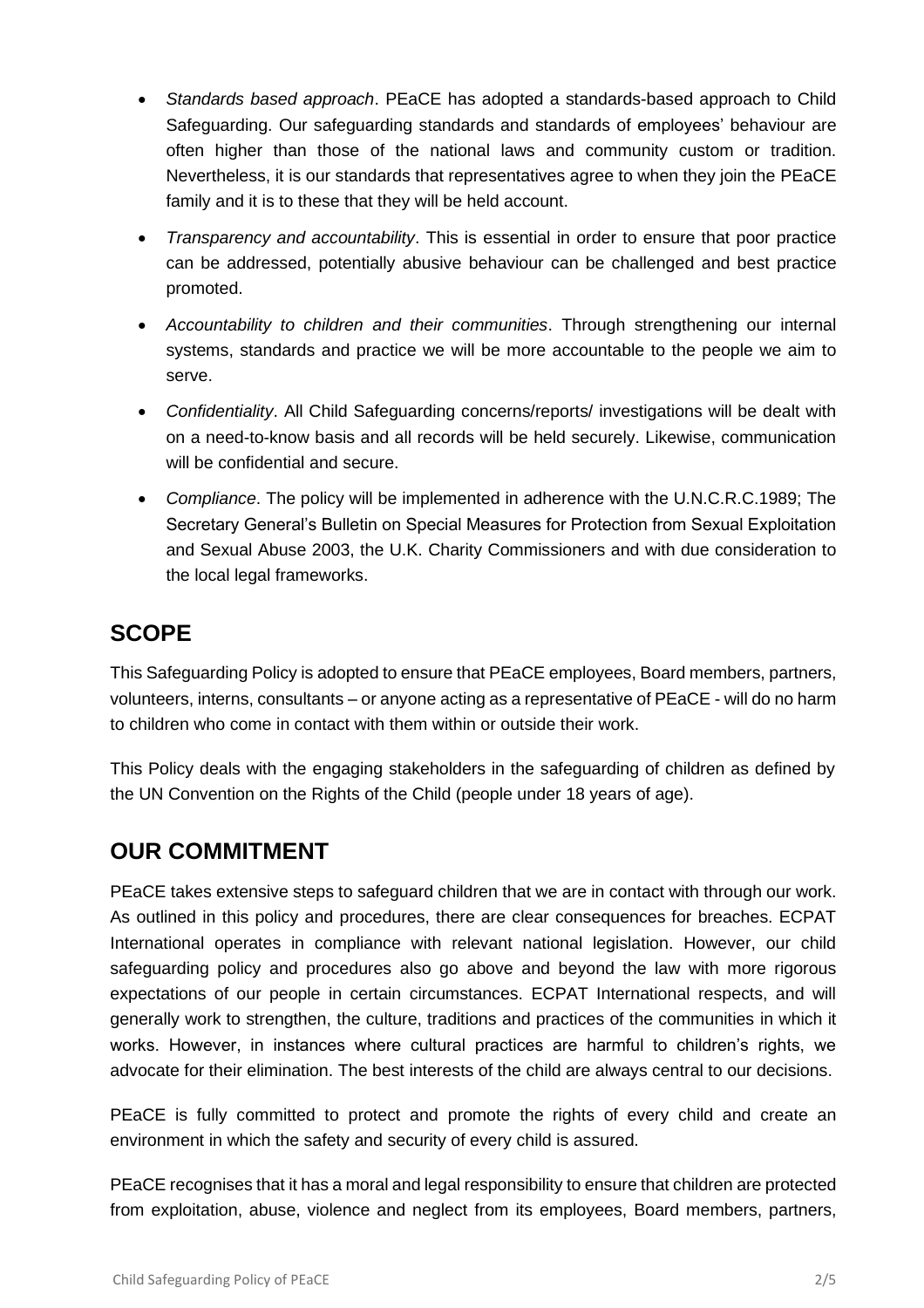volunteers, interns, consultants and other representatives, within and outside the PEaCE programmes – directly or indirectly.

Children can be potentially subject to exploitation, abuse, violence and neglect in families, communities, institutions, organisations, private places, public places by various circumstances by variety of people, including people associated with PEaCE.

As a founder and member of ECPAT International, PEaCE accepts and adopts the Safeguarding Policy of ECPAT International to address this issue.

## **DEFINITIONS**

While it is common to include a section detailing relevant child safeguarding definitions directly in policy, PEaCE subscribes to, and promotes the terminology agreed in the Terminology Guidelines for the Protection of Children from Sexual Exploitation and Sexual Abuse (Luxembourg Guidelines), including important projects that contextualise and translate terminology into languages other than English. These are available at [http://luxembourgguidelines.org/.](about:blank)

# **IMPLEMENTATION STRATEGY**

### **Awareness**

For effective implementation of the Policy, it needs to be understood accurately by all. PEaCE will conduct a series of briefings to its employees, Board members, associates, volunteers, interns, consultants and other representatives. PEaCE will make all people associated with it aware of the Safeguarding Policy through training, induction and briefing.

Child Safeguarding Focal Point – PEaCE should assign an officer with the responsibility of being the child safeguarding focal point will coordinate awareness, as well as receive concerns and assist the Senior Management Team to investigate and respond as required.

#### **Recruitment**

PEaCE will take all reasonable precautions to ensure that our people do not pose an unacceptable risk to children. For consultants and others representing PEaCE, an assessment for risks related to contact with children (real-life or virtual) will be made before deciding on whether a criminal record check will be performed. Additionally, a range of additional safeguarding recruitment procedures will be applied depending on risks related to contact with children. These include: - Specific child safeguarding interview questions - Signed commitment to the Code of Conduct.

#### **Risk Assessment and Management**

The sensitive nature of the work of PEaCE is associated with child safeguarding risks. We are committed to doing everything in our power to identify and minimise preventable risk, and manage the impacts of concerns when they occur. In the interest of preventing risk, we conduct and document child safeguarding risk assessment as part of the development of all new projects. Furthermore, in line with our Partnerships Policy, all new partnerships include child safeguarding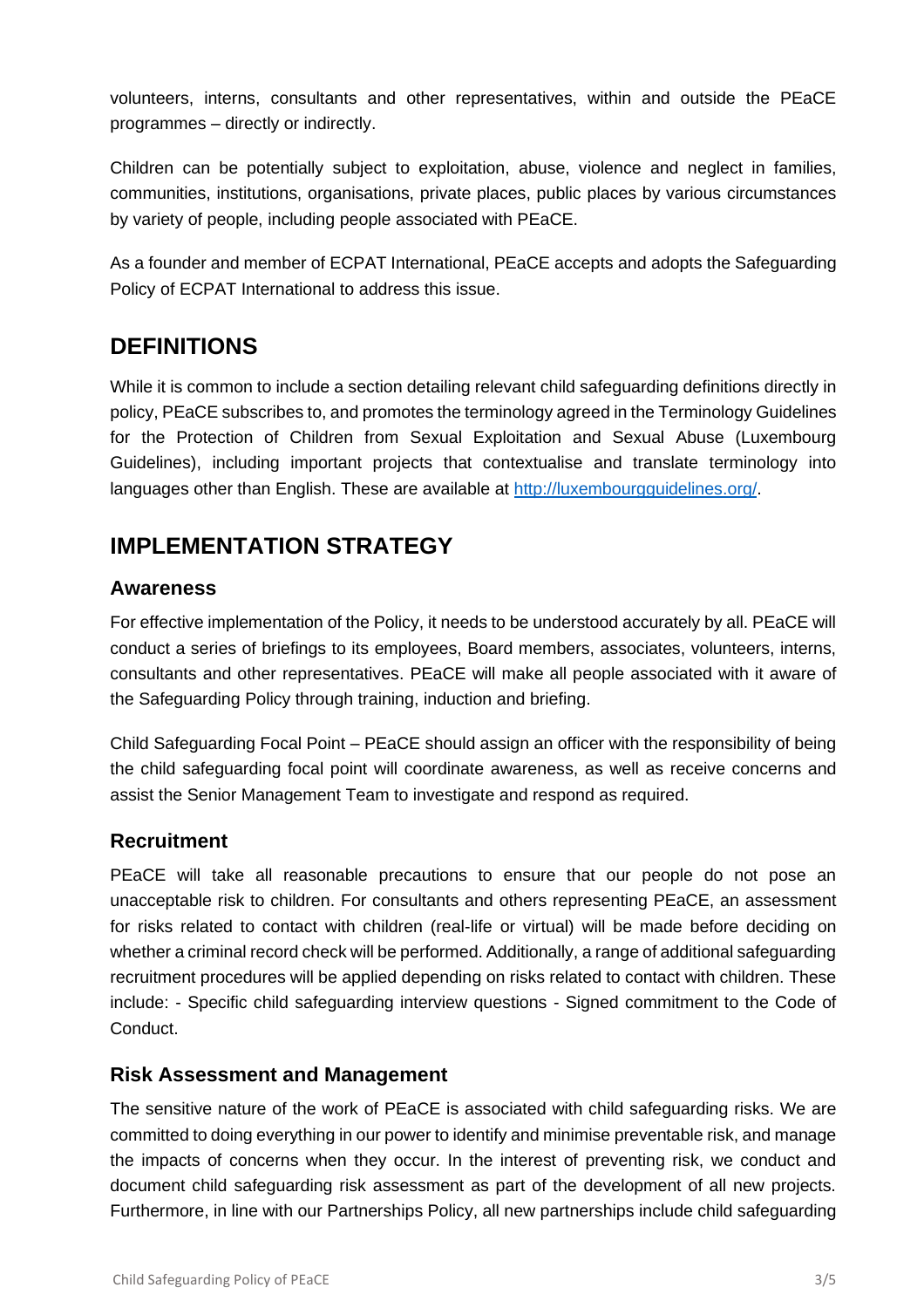screening. Partner assessment before concluding a partnership agreement, includes assessment of their child safeguarding policies and procedures. Safeguarding screening does not extend to service providers unless exceptional circumstances indicate contact with children (e.g. catering services for child participation events).

### **Raising Concerns**

Board members, employees, consultants, interns and volunteers or others must inform PEaCE via the mentioned contact points when they have a reasonable belief that a child has been harmed or is at risk of harm by:

- PEaCE board members, employees, consultants, interns and volunteers, or others representing the organisation
- When it is due to the actions of employees or representatives of other ECPAT International network member organisations.

#### **Concerns that must be raised include:**

- An observation or disclosure (by an adult or child) of actual harm or abuse to a child A suggestion or indication of potential harm or abuse to a child
- A breach of the Child Protection Policy or Child Safeguarding Procedures
- Child sexual abuse material that is received through PEaCE's electronic equipment A child or adult unconnected to PEaCE presents credible evidence that a child is being abused or exploited.
- Within 24 hours of becoming aware of the concern you must raise a complaint via the following contact points:
	- The Executive Director
	- The Child Safeguarding Focal Point
	- The Chair of the Board of Directors. Informing can be done in person, by phone or email. Verbal methods should be followed up in writing as soon as possible

#### **Prevention**

As a prevention measure children's rights to protection will be safeguarded at all times through appropriate management practices, which includes policies and procedures for recruitment of employees and the selection of Board of Directors; risk assessments and management plans; adequate supervision of children in our care or with whom we have contact with; and policy for appropriate use of information technology (such as email, mobile phones, internet).

### **Reporting**

Clear steps and guidelines on reporting the incidences violating the Codes will be established as well as actions to be taken.

### **Responding**

PEaCE employees, Board members, associates, volunteers, interns, consultants – or anyone acting as a representative of PEaCE will ensure that positive action is taken to support and protect children where concerns arise. PEaCE takes seriously any concerns raised and will support